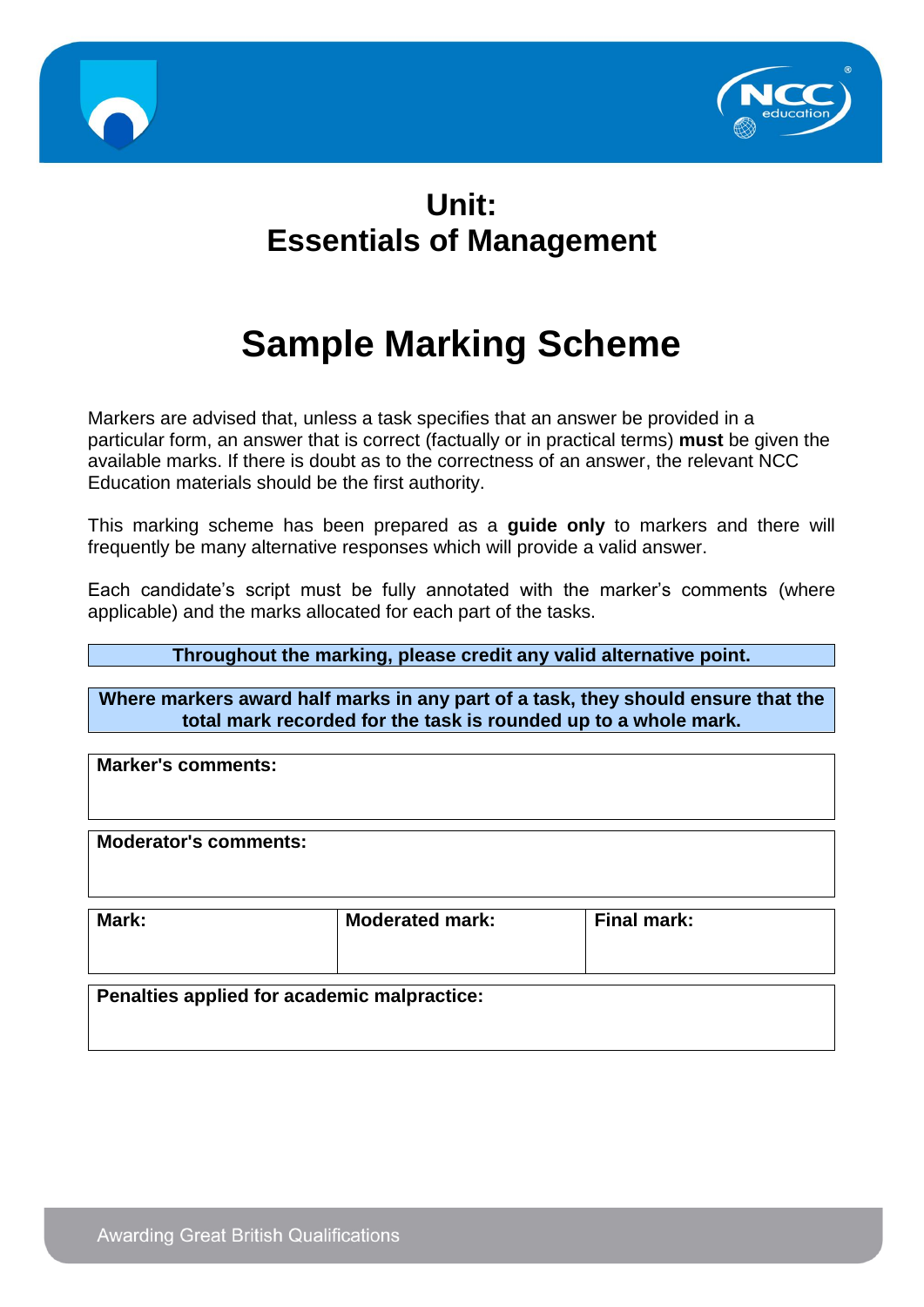# **Task 1 - 25 Marks**

(a) Evaluate the type of management and organisational approach that the company operates, referring to relevant theory within your answer.

(15 marks)

| 0-3 marks                                                                                                              | 4-5 marks                                                                                                         | 6-8 marks                                                                                                            | 9-10 marks                                                                                       | <b>11-15 marks</b>                                                                                        |
|------------------------------------------------------------------------------------------------------------------------|-------------------------------------------------------------------------------------------------------------------|----------------------------------------------------------------------------------------------------------------------|--------------------------------------------------------------------------------------------------|-----------------------------------------------------------------------------------------------------------|
| Fail                                                                                                                   | <b>Referral</b>                                                                                                   | <b>Pass</b>                                                                                                          | <b>Merit</b>                                                                                     | <b>Distinction</b>                                                                                        |
| <b>Basic</b><br>evaluation of<br>the<br>management<br>and<br>organisational<br>approach for<br>chosen<br>organisation. | Limited<br>evaluation of<br>the<br>management<br>and<br>organisational<br>approach for<br>chosen<br>organisation. | Sufficient<br>evaluation of<br>the<br>management<br>and<br>organisational<br>approach for<br>chosen<br>organisation. | Evaluation of the<br>management and<br>organisational<br>approach for<br>chosen<br>organisation. | Critical evaluation<br>of the management<br>and organisational<br>approach for<br>chosen<br>organisation. |
| <b>Basic</b><br>knowledge of<br>appropriate<br>management<br>and<br>organisational<br>theory.                          | Inadequate<br>knowledge of<br>appropriate<br>management<br>and<br>organisational<br>theory.                       | Adequate<br>knowledge of<br>appropriate<br>management<br>and<br>organisational<br>theory.                            | A sound<br>knowledge of<br>appropriate<br>management and<br>organisational<br>theory.            | A comprehensive<br>knowledge of<br>appropriate<br>management and<br>organisational<br>theory.             |
| <b>Basic</b><br>application of<br>theory to<br>chosen<br>organisation.                                                 | Inadequate<br>application of<br>theory to<br>chosen<br>organisation.                                              | Sufficient<br>application of<br>theory to<br>chosen<br>organisation.                                                 | Sound<br>application of<br>theory to chosen<br>organisation.                                     | Consistent<br>application of<br>theory to chosen<br>organisation.                                         |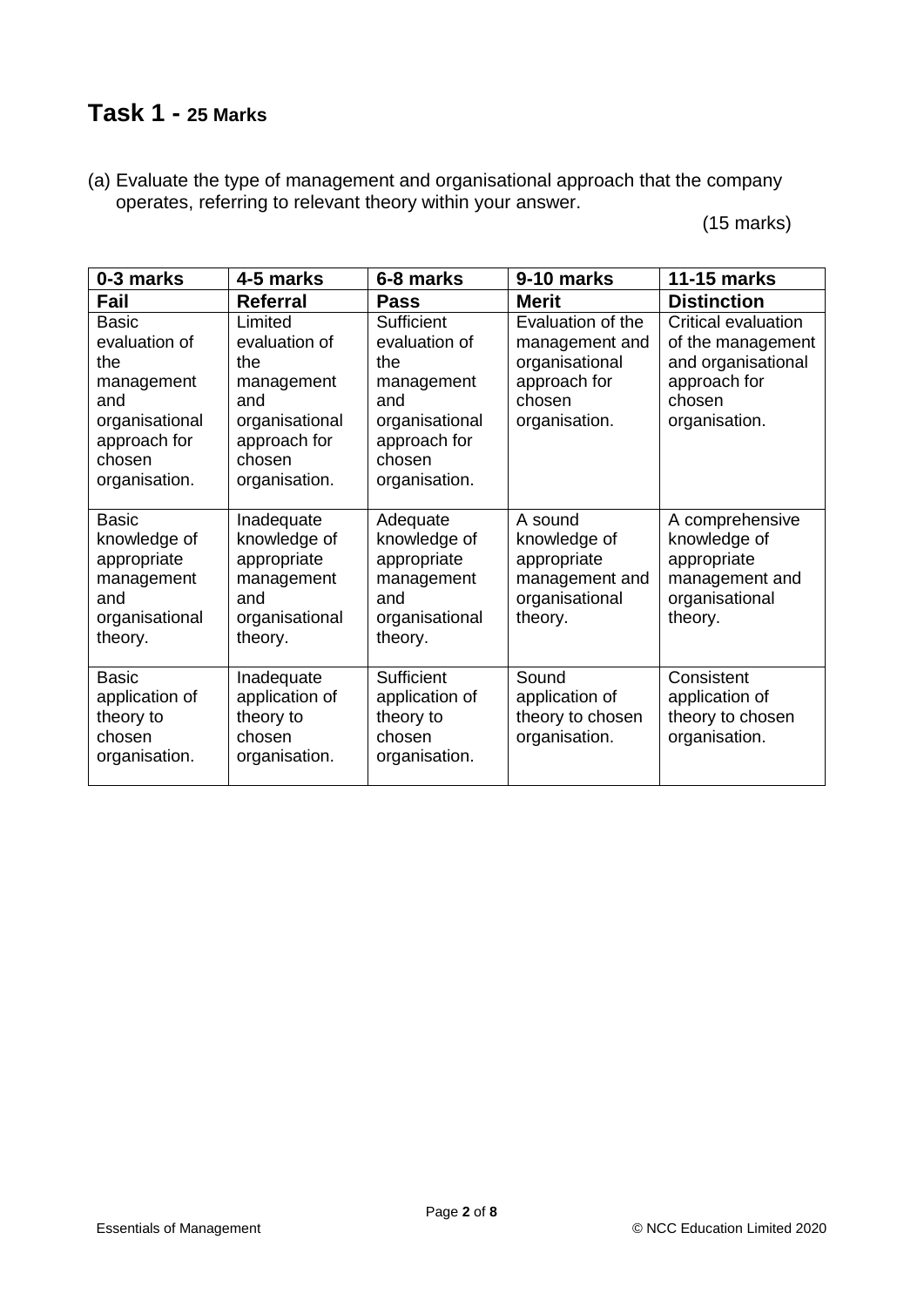(b) Using your research, analyse the effectiveness of the management within your chosen organisation, using Fayol's functions of management model.

(10 marks)

| 0-2 marks                                                                                  | 3 marks                                                                                      | 4-5 marks                                                                             | 6 marks                                                                                       | 7-10 marks                                                                                         |
|--------------------------------------------------------------------------------------------|----------------------------------------------------------------------------------------------|---------------------------------------------------------------------------------------|-----------------------------------------------------------------------------------------------|----------------------------------------------------------------------------------------------------|
| Fail                                                                                       | <b>Referral</b>                                                                              | <b>Pass</b>                                                                           | <b>Merit</b>                                                                                  | <b>Distinction</b>                                                                                 |
| Basic research<br>evident from<br>sources of<br>information<br>used.                       | Limited<br>research<br>evident from<br>sources of<br>information<br>used.                    | Sufficient<br>research<br>evident from<br>sources of<br>information<br>used.          | Critical research<br>evident from<br>sources of<br>information used.                          | Thorough research<br>evident from<br>sources of<br>information used.                               |
| A basic analysis<br>of the<br>effectiveness of<br>management in<br>chosen<br>organisation. | A limited<br>analysis of the<br>effectiveness of<br>management in<br>chosen<br>organisation. | An analysis of<br>the<br>effectiveness of<br>management in<br>chosen<br>organisation. | A critical analysis<br>of the<br>effectiveness of<br>management in<br>chosen<br>organisation. | A comprehensive<br>analysis of the<br>effectiveness of<br>management in<br>chosen<br>organisation. |
| A basic<br>application of<br>Fayol's<br>functions of<br>management<br>model.               | A limited<br>application of<br>Fayol's<br>functions of<br>management<br>model.               | An adequate<br>application of<br>Fayol's<br>functions of<br>management<br>model.      | A sound<br>application of<br>Fayol's functions<br>of management<br>model.                     | A comprehensive<br>application of<br>Fayol's functions of<br>management<br>model.                  |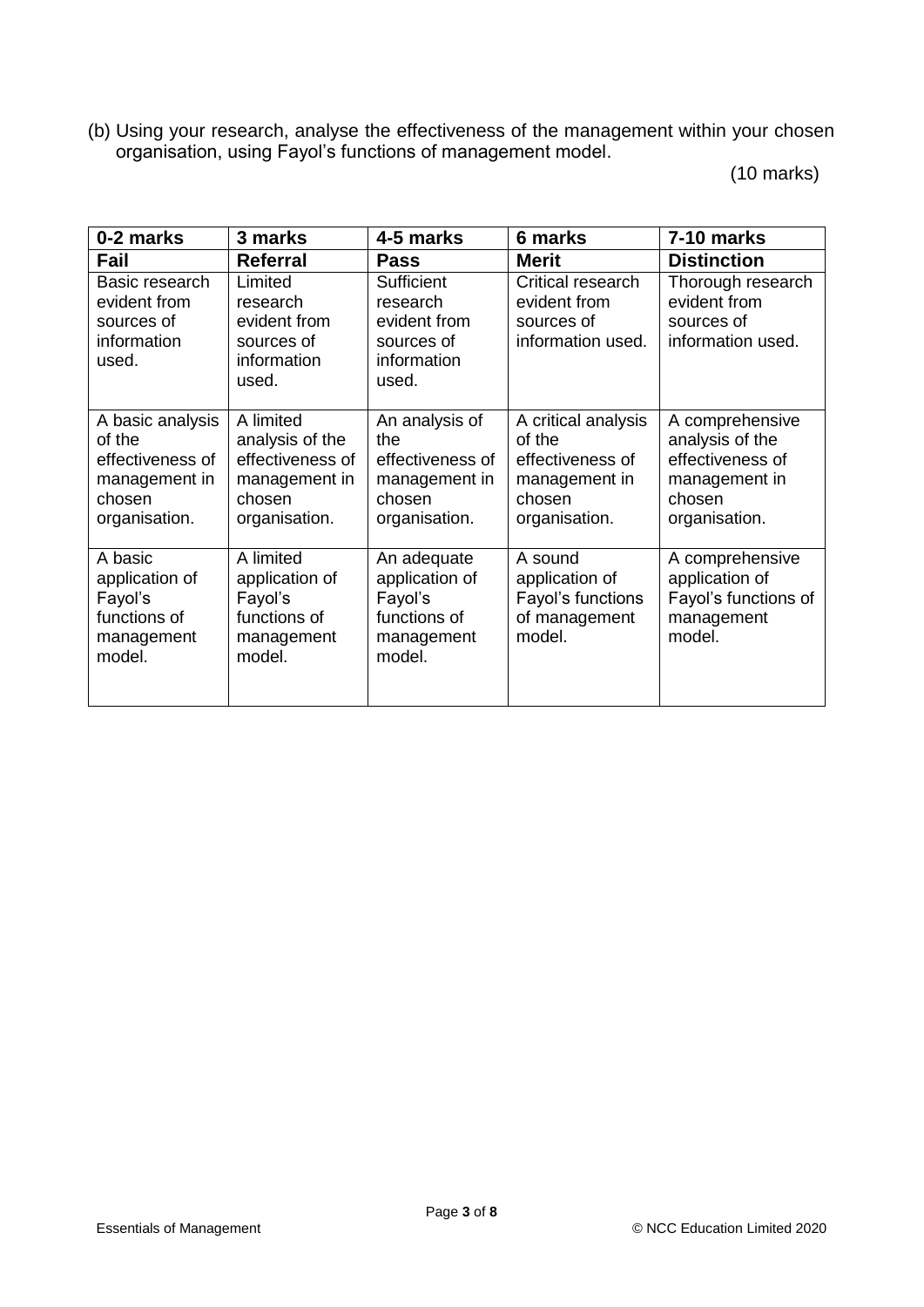# **Task 2 – 25 Marks**

(a) Conduct an environmental analysis for your chosen organisation using STEEPLE and SWOT analysis. Summarise your main findings and observations from the analysis.

(15 marks)

| 0-3 marks                                                                                               | 4-5 marks                                                                                                 | 6-8 marks                                                                                                  | 9-10 marks                                                                                              | 11-15 marks                                                                                                        |
|---------------------------------------------------------------------------------------------------------|-----------------------------------------------------------------------------------------------------------|------------------------------------------------------------------------------------------------------------|---------------------------------------------------------------------------------------------------------|--------------------------------------------------------------------------------------------------------------------|
| Fail                                                                                                    | <b>Referral</b>                                                                                           | <b>Pass</b>                                                                                                | <b>Merit</b>                                                                                            | <b>Distinction</b>                                                                                                 |
| Provides basic<br>interpretation<br>and analysis of<br>the<br>organisation's<br>environment.            | Provides limited<br>interpretation<br>and analysis of<br>the<br>organisation's<br>environment.            | Provides<br>consistent<br>interpretation<br>and analysis of<br>the<br>organisation's<br>environment.       | Provides critical<br>interpretation<br>and analysis of<br>the<br>organisation's<br>environment.         | Provides<br>consistently<br>critical<br>interpretation<br>and analysis of<br>the<br>organisation's<br>environment. |
| Demonstrates<br>basic ability to<br>summarise the<br>findings/<br>observations<br>from the<br>analysis. | Demonstrates<br>limited ability to<br>summarise the<br>findings/<br>observations<br>from the<br>analysis. | Demonstrates<br>adequate ability<br>to summarise the<br>findings/<br>observations<br>from the<br>analysis. | Demonstrates<br>sound ability to<br>summarise the<br>findings/<br>observations<br>from the<br>analysis. | Demonstrates<br>comprehensive<br>ability to<br>summarise the<br>findings/<br>observations<br>from the<br>analysis. |

(b) Propose and justify a suitable business strategy that will enable the chosen organisation to achieve its corporate objectives. Use appropriate theory within your answer.

(10 marks)

| 0-2 marks                                                                                                                                                                                                  | 3 marks                                                                                                                                                                                                        | 4-5 marks                                                                                                                                                                                                          | 6 marks                                                                                                                                                                                                                   | 7-10 marks                                                                                                                                                                                                                                          |
|------------------------------------------------------------------------------------------------------------------------------------------------------------------------------------------------------------|----------------------------------------------------------------------------------------------------------------------------------------------------------------------------------------------------------------|--------------------------------------------------------------------------------------------------------------------------------------------------------------------------------------------------------------------|---------------------------------------------------------------------------------------------------------------------------------------------------------------------------------------------------------------------------|-----------------------------------------------------------------------------------------------------------------------------------------------------------------------------------------------------------------------------------------------------|
| Fail                                                                                                                                                                                                       | <b>Referral</b>                                                                                                                                                                                                | <b>Pass</b>                                                                                                                                                                                                        | <b>Merit</b>                                                                                                                                                                                                              | <b>Distinction</b>                                                                                                                                                                                                                                  |
| Use basic<br>research into the<br>organisation's<br>corporate<br>objectives to<br>inform the<br>proposal.<br>Provides basic<br>justification of<br>strategy based<br>on the<br>organisation's<br>corporate | Use limited<br>research into the<br>organisation's<br>corporate<br>objectives to<br>inform the<br>proposal.<br>Provides limited<br>justification of<br>strategy based<br>on the<br>organisation's<br>corporate | Use appropriate<br>research into the<br>organisation's<br>corporate<br>objectives to<br>inform the<br>proposal.<br><b>Provides</b><br>consistent<br>justification of<br>strategy based<br>on the<br>organisation's | Use detailed<br>research into the<br>organisation's<br>corporate<br>objectives to inform<br>the proposal.<br>Provides critical<br>justification of<br>strategy based on<br>the organisation's<br>corporate<br>objectives. | Use thorough and<br>detailed research<br>into the<br>organisation's<br>corporate objectives<br>to inform the<br>proposal.<br>Provides consistently<br>critical justification of<br>strategy based on<br>the organisation's<br>corporate objectives. |
| objectives.                                                                                                                                                                                                | objectives.                                                                                                                                                                                                    | corporate<br>objectives.                                                                                                                                                                                           |                                                                                                                                                                                                                           |                                                                                                                                                                                                                                                     |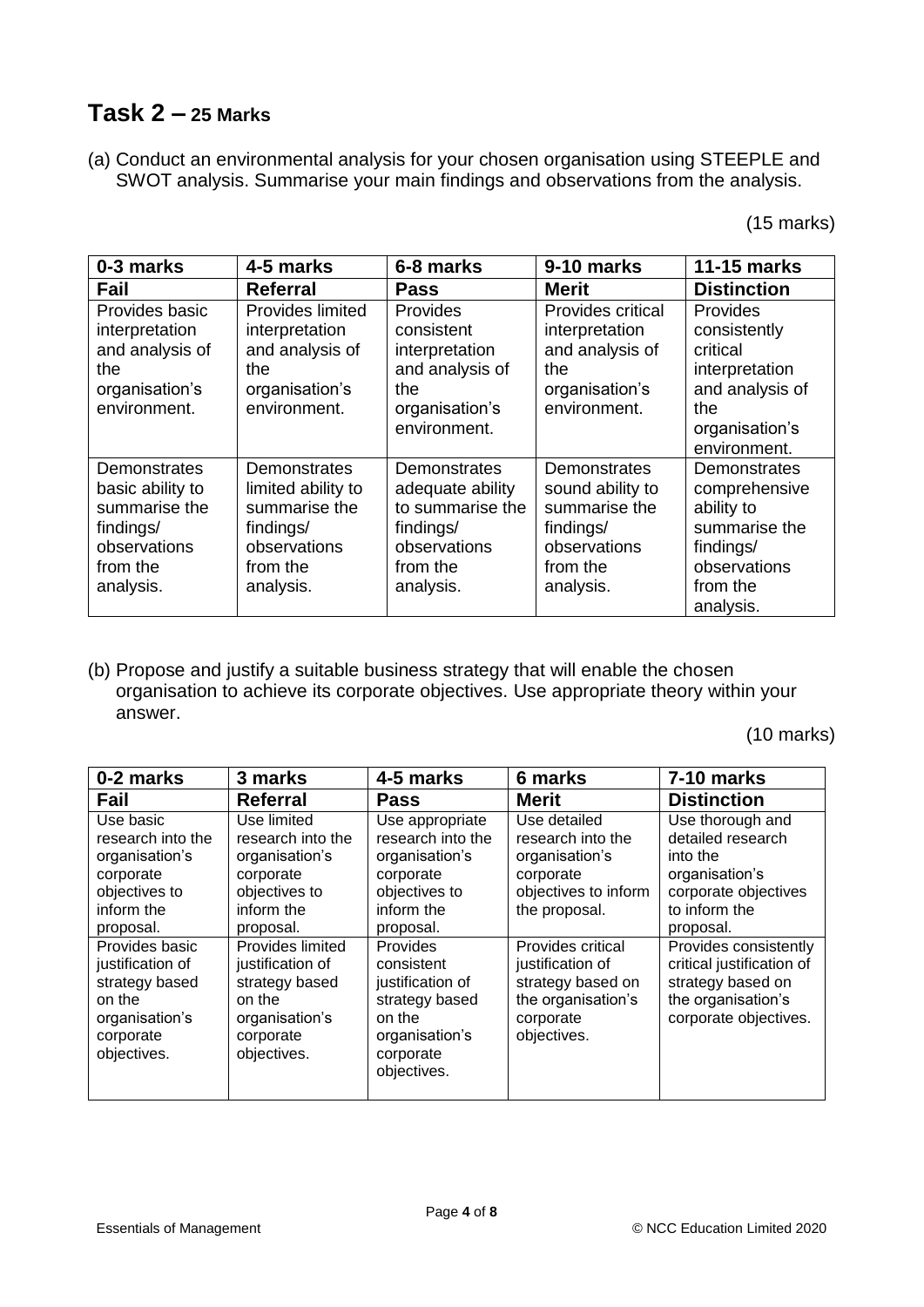# **Task 3 – 30 Marks**

(a) Assess the levels of motivation at your chosen organisation using TWO (2) recognised motivational theories within your answer.

(15 marks)

| 0-3 marks                                                                                                                     | 4-5 marks                                                                                                                       | 6-8 marks                                                                                                                                    | 9-10 marks                                                                                                                    | <b>11-15 marks</b>                                                                                                                         |
|-------------------------------------------------------------------------------------------------------------------------------|---------------------------------------------------------------------------------------------------------------------------------|----------------------------------------------------------------------------------------------------------------------------------------------|-------------------------------------------------------------------------------------------------------------------------------|--------------------------------------------------------------------------------------------------------------------------------------------|
| Fail                                                                                                                          | <b>Referral</b>                                                                                                                 | <b>Pass</b>                                                                                                                                  | <b>Merit</b>                                                                                                                  | <b>Distinction</b>                                                                                                                         |
| Provides basic<br>interpretation<br>and evaluation<br>of the levels of<br>motivation<br>within the<br>chosen<br>organisation. | Provides limited<br>interpretation<br>and evaluation<br>of the levels of<br>motivation<br>within the<br>chosen<br>organisation. | <b>Provides</b><br>consistent<br>interpretation<br>and evaluation<br>of the levels of<br>motivation<br>within the<br>chosen<br>organisation. | Provides critical<br>interpretation and<br>evaluation of the<br>levels of<br>motivation within<br>the chosen<br>organisation. | Provides<br>consistently critical<br>interpretation and<br>evaluation of the<br>levels of motivation<br>within the chosen<br>organisation. |
| Demonstrates<br>basic ability to<br>apply relevant<br>motivational<br>theory to the<br>selected<br>organisation.              | Demonstrates<br>limited ability to<br>apply relevant<br>motivational<br>theory to the<br>selected<br>organisation.              | <b>Demonstrates</b><br>adequate ability<br>to apply<br>relevant<br>motivational<br>theory to the<br>selected<br>organisation.                | Demonstrates<br>sound ability to<br>apply relevant<br>motivational<br>theory to the<br>selected<br>organisation.              | Demonstrates<br>comprehensive<br>ability to apply<br>relevant<br>motivational theory<br>to the selected<br>organisation.                   |

(b) Discuss the key factors to be considered when designing motivating jobs at your chosen organisation with reference to appropriate theory.

(15 marks)

| 0-3 marks                                                                                                   | 4-5 marks                                                                                                     | 6-8 marks                                                                                                       | 9-10 marks                                                                                                  | <b>11-15 marks</b>                                                                                               |
|-------------------------------------------------------------------------------------------------------------|---------------------------------------------------------------------------------------------------------------|-----------------------------------------------------------------------------------------------------------------|-------------------------------------------------------------------------------------------------------------|------------------------------------------------------------------------------------------------------------------|
| Fail                                                                                                        | <b>Referral</b>                                                                                               | <b>Pass</b>                                                                                                     | <b>Merit</b>                                                                                                | <b>Distinction</b>                                                                                               |
| Demonstrates a<br>basic<br>understanding<br>of the key<br>factors that<br>contribute to<br>motivating jobs. | Demonstrates a<br>limited<br>understanding<br>of the key<br>factors that<br>contribute to<br>motivating jobs. | Demonstrates<br>an adequate<br>understanding<br>of the key<br>factors that<br>contribute to<br>motivating jobs. | Demonstrates a<br>detailed<br>understanding of<br>the key factors<br>that contribute to<br>motivating jobs. | Demonstrates a<br>comprehensive<br>understanding of<br>the key factors that<br>contribute to<br>motivating jobs. |
| Demonstrates a<br>basic ability to<br>apply relevant<br>theory to<br>chosen<br>organisation.                | Demonstrates a<br>limited ability to<br>apply relevant<br>theory to<br>chosen<br>organisation.                | Demonstrates<br>an adequate<br>ability to apply<br>relevant theory<br>to chosen<br>organisation.                | Demonstrates a<br>sound ability to<br>apply relevant<br>theory to chosen<br>organisation.                   | Demonstrates a<br>comprehensive<br>ability to apply<br>relevant theory to<br>chosen<br>organisation.             |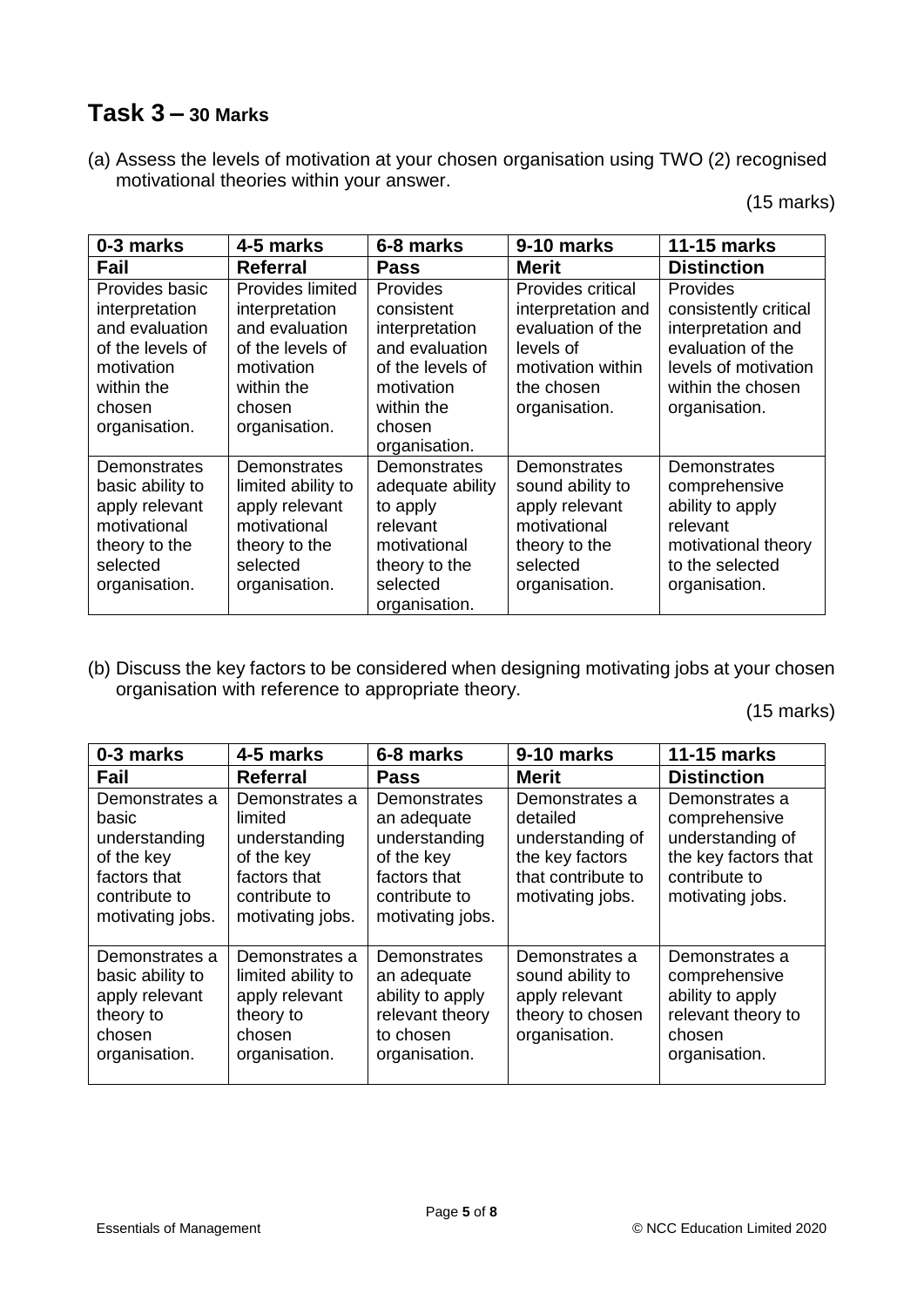### **Task 4 – 20 Marks**

(a) Discuss TWO (2) leadership styles that can be used effectively at your chosen organisation, using examples and referring to the Hersey and Blanchard model in your answer.

(10 marks)

| 0-2 marks                                                                                                                      | 3 marks                                                                                                                          | 4-5 marks                                                                                                                          | 6 marks                                                                                                               | 7-10 marks                                                                                                               |
|--------------------------------------------------------------------------------------------------------------------------------|----------------------------------------------------------------------------------------------------------------------------------|------------------------------------------------------------------------------------------------------------------------------------|-----------------------------------------------------------------------------------------------------------------------|--------------------------------------------------------------------------------------------------------------------------|
| Provides a basic<br>discussion of<br>leadership styles<br>within the<br>context of the<br>chosen<br>organisation.              | Provides a<br>limited<br>discussion of<br>leadership styles<br>within the<br>context of the<br>chosen<br>organisation.           | Provides an<br>adequate<br>discussion of<br>leadership styles<br>within the<br>context of the<br>chosen<br>organisation.           | Provides a<br>sound discussion<br>of leadership<br>styles within the<br>context of the<br>chosen<br>organisation.     | Provides a<br>coherent<br>discussion of<br>leadership styles<br>within the context<br>of the chosen<br>organisation.     |
| Demonstrates a<br>basic ability to<br>apply the<br>Hersey and<br><b>Blanchard</b><br>model to the<br>selected<br>organisation. | Demonstrates a<br>limited ability to<br>apply the<br>Hersey and<br><b>Blanchard</b><br>model to the<br>selected<br>organisation. | Demonstrates<br>an adequate<br>ability to apply<br>the Hersey and<br><b>Blanchard</b><br>model to the<br>selected<br>organisation. | Demonstrates an<br>sound ability to<br>apply the Hersey<br>and Blanchard<br>model to the<br>selected<br>organisation. | Demonstrates an<br>coherent ability to<br>apply the Hersey<br>and Blanchard<br>model to the<br>selected<br>organisation. |

(b) Explain how the control process can be used within your chosen organisation to maintain the required levels of performance.

(10 marks)

| 0-2 marks                                                                                                        | 3 marks                                                                                                            | 4-5 marks                                                                                                            | 6 marks                                                                                                       | 7-10 marks                                                                                                          |
|------------------------------------------------------------------------------------------------------------------|--------------------------------------------------------------------------------------------------------------------|----------------------------------------------------------------------------------------------------------------------|---------------------------------------------------------------------------------------------------------------|---------------------------------------------------------------------------------------------------------------------|
| Demonstrates a<br>basic<br>understanding<br>of the control<br>process.                                           | Demonstrates a<br>limited<br>understanding<br>of the control<br>process.                                           | Demonstrates<br>an adequate<br>understanding<br>of the control<br>process.                                           | Demonstrates a<br>thorough<br>understanding of<br>the control<br>process.                                     | Demonstrates a<br>compelling<br>understanding of<br>the control<br>process.                                         |
| Provides a<br>basic<br>interpretation of<br>how the control<br>process can<br>maintain levels<br>of performance. | Provides a<br>limited<br>interpretation of<br>how the control<br>process can<br>maintain levels<br>of performance. | Provides an<br>adequate<br>interpretation of<br>how the control<br>process can<br>maintain levels<br>of performance. | Provides a sound<br>interpretation of<br>how the control<br>process can<br>maintain levels of<br>performance. | Provides a<br>coherent<br>interpretation of<br>how the control<br>process can<br>maintain levels of<br>performance. |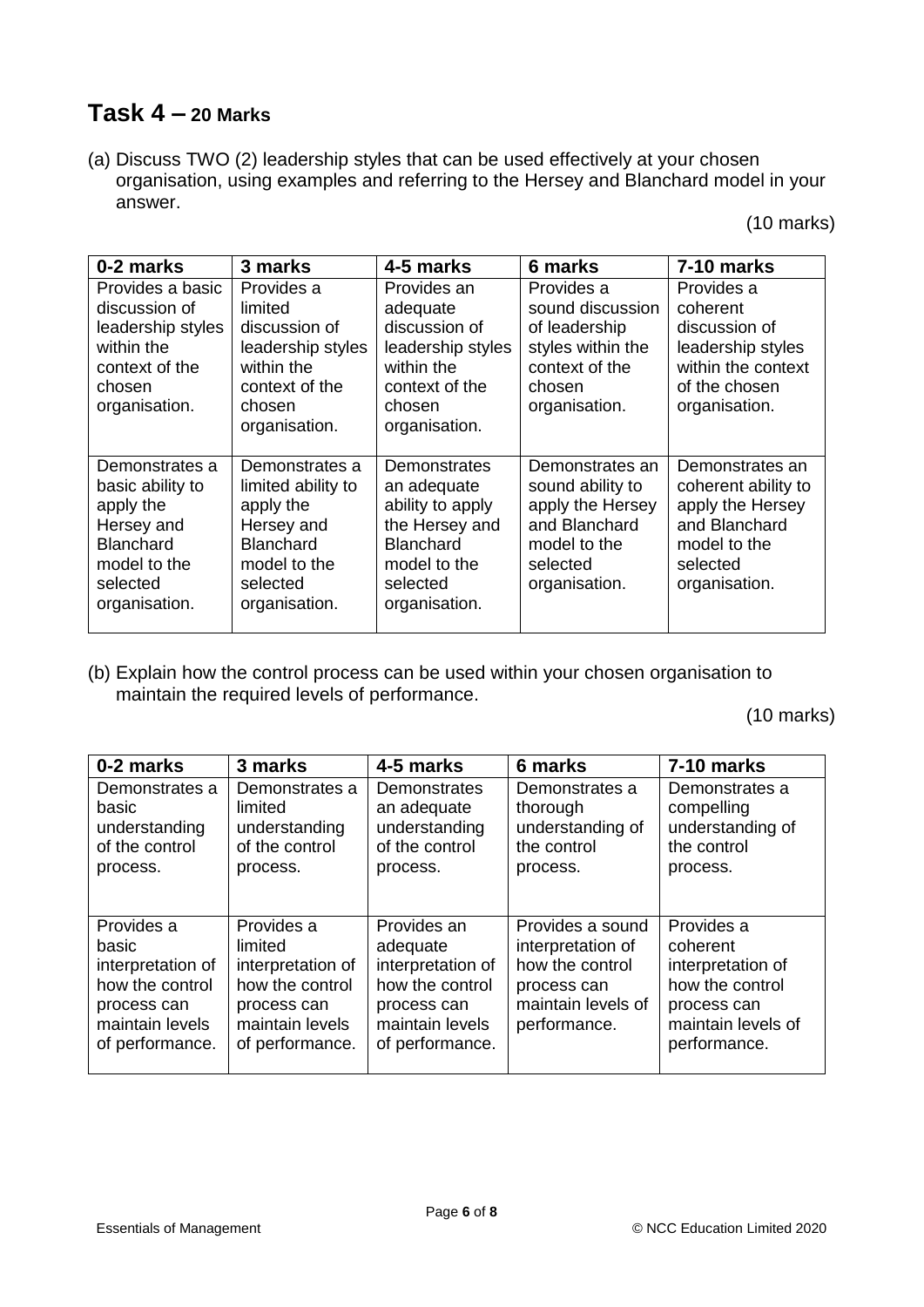#### **Note to markers**

Please take appropriate action for any malpractice (plagiarism, collusion, referencing issues etc.) discovered as per the *AQ\_28-a01\_Academic Misconduct Policy* document. Please also complete and submit the *Malpractice Declaration Form*.

#### **Learning Outcomes matrix**

| Task | <b>Learning Outcomes</b><br>assessed | Marker can differentiate<br>between varying levels of<br>achievement |
|------|--------------------------------------|----------------------------------------------------------------------|
|      |                                      | Yes                                                                  |
|      |                                      | Yes                                                                  |
| ◠    | 2 and $4$                            | Yes                                                                  |
|      |                                      | Yes                                                                  |

#### **Grade descriptors**

| Learning<br><b>Outcome</b>                                                | Fail                                                                                                                                                                 | <b>Referral</b>                                                                                                                                                        | <b>Pass</b>                                                                                                                                                                  | <b>Merit</b>                                                                                                                                                            | <b>Distinction</b>                                                                                                                                                                         |
|---------------------------------------------------------------------------|----------------------------------------------------------------------------------------------------------------------------------------------------------------------|------------------------------------------------------------------------------------------------------------------------------------------------------------------------|------------------------------------------------------------------------------------------------------------------------------------------------------------------------------|-------------------------------------------------------------------------------------------------------------------------------------------------------------------------|--------------------------------------------------------------------------------------------------------------------------------------------------------------------------------------------|
| Analyse the<br>function of<br>management                                  | Can basically<br>identify, adapt<br>and use<br>appropriate<br>skills, methods<br>and procedures<br>to reach basic<br>solutions.                                      | In a limited way,<br>can identify,<br>adapt and use<br>appropriate<br>skills, methods<br>and procedures<br>to reach limited<br>solutions.                              | Can adequately<br>Identify, adapt<br>and use<br>appropriate<br>skills, methods<br>and procedures<br>to reach<br>appropriate<br>solutions.                                    | Can soundly<br>identify, adapt<br>and use<br>appropriate<br>skills, methods<br>and procedures<br>to reach<br>supported and<br>appropriate<br>solutions.                 | Can coherently<br>identify, adapt<br>and use<br>appropriate<br>skills, methods<br>and procedures<br>to reach well<br>supported and<br>highly<br>appropriate<br>solutions.                  |
| Examine the<br>management<br>decision-<br>making<br>process               | Provides basic<br>interpretation<br>and evaluation<br>of relevant<br>information and<br>ideas to<br>address<br>problems that<br>are well defined<br>but non-routine. | Provides limited<br>interpretation<br>and evaluation<br>of relevant<br>information and<br>ideas to<br>address<br>problems that<br>are well defined<br>but non-routine. | Provides<br>consistent<br>interpretation<br>and evaluation<br>of relevant<br>information and<br>ideas to<br>address<br>problems that<br>are well defined<br>but non-routine. | Provides critical<br>interpretation<br>and evaluation<br>of relevant<br>information and<br>ideas to<br>address<br>problems that<br>are well defined<br>but non-routine. | Provides<br>consistently<br>critical<br>interpretation<br>and evaluation<br>of relevant<br>information and<br>ideas to<br>address<br>problems that<br>are well defined<br>but non-routine. |
| Assess the<br>use of<br>management<br>and<br>organisational<br>strategies | Use basic<br>research to<br>inform basic<br>actions/<br>conclusions                                                                                                  | <b>Use limited</b><br>research to<br>inform limited<br>actions/<br>conclusions                                                                                         | Use appropriate<br>research to<br>inform actions/<br>conclusions                                                                                                             | Use detailed<br>research to<br>inform actions/<br>conclusions                                                                                                           | Use thorough<br>and detailed<br>research to<br>inform well<br>supported<br>actions                                                                                                         |
| Analyse how<br>management<br>can influence                                | Has basic<br>awareness of<br>different                                                                                                                               | Has limited<br>awareness of<br>different                                                                                                                               | Has adequate<br>awareness of<br>different                                                                                                                                    | Has sound,<br>informed<br>awareness of                                                                                                                                  | Has<br>comprehensive,<br>well-informed                                                                                                                                                     |